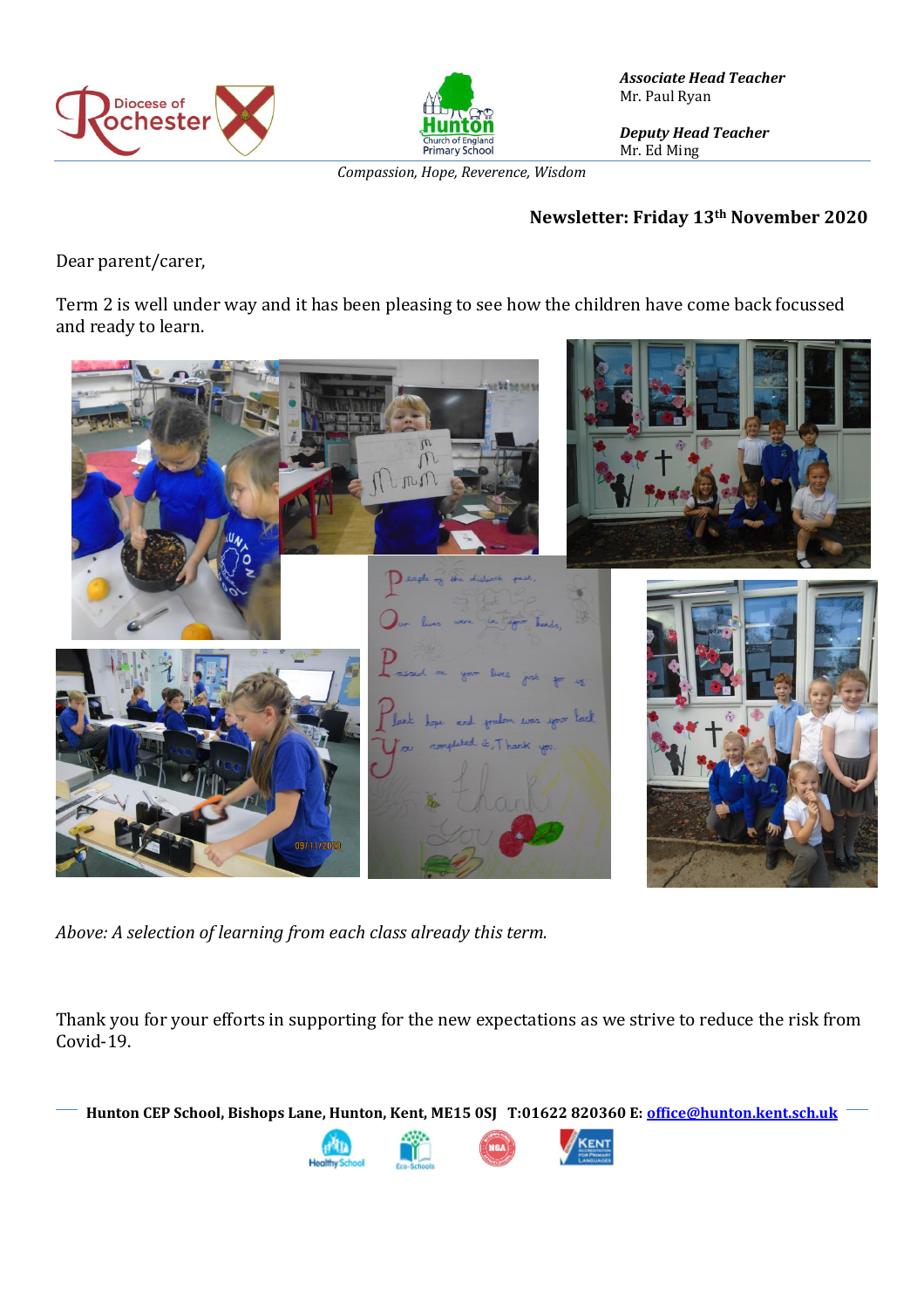



*Associate Head Teacher* Mr. Paul Ryan

*Deputy Head Teacher* Mr. Ed Ming

*Compassion, Hope, Reverence, Wisdom*

I would like to clarify the expectation of schools. During this second national lockdown, schools have been asked to remain open and children should attend. In the event of a family member displaying symptoms of Covid-19, the family members in that household should self-isolate. However, pupils of Hunton CEP School, who have siblings at another school, who have been asked to self-isolate, should continue to attend school as usual.

## **Mary's Memorial**

Later this month, is the first anniversary of Mrs Mary Holt-Goldsmith's sudden and immensely sad passing. As a school, we would like to remember this through the planting of spring bulbs. We feel that this is a fitting tribute to someone who brought life and colour to people's lives.

On the 25th November, each child will be planting a tulip bulb, kindly donated by the PTA. The bulbs will create a heart shape and will be planted near the front path so they are visible to everyone, as well as close to the school office, a place where Mary could be found- often up to 10 hours each day!

This will be shared with the children before the 25<sup>th</sup> November, so the children understand the purpose and specialness of this event.

### **Celebration Assembly**

Today, the four classes came together via 'Zoom' for a celebration assembly. Every class teacher nominated a pupil as 'star of the week' for an outstanding achievement or learning that has taken place.

*Here were the winners:* Devas: Elsie Bird Bannerman: Zak White Porteous: Ralph Pink Borton: Lottie Maguire

In addition, we are delighted to have announced the **Head Boy** and **Head Girl** from Year 6 during this assembly. They are Jessica Maguire and Benjamin Morris. Well done to you both!

### **Picking up**

Please note children should not be picked up earlier than their allotted staggered finish time, other than for emergencies or medical appointments.

### **Dates for diary:**

25th November: Bulb Planting for Mary

**Hunton CEP School, Bishops Lane, Hunton, Kent, ME15 0SJ T:01622 820360 E[: office@hunton.kent.sch.uk](mailto:office@hunton.kent.sch.uk)**